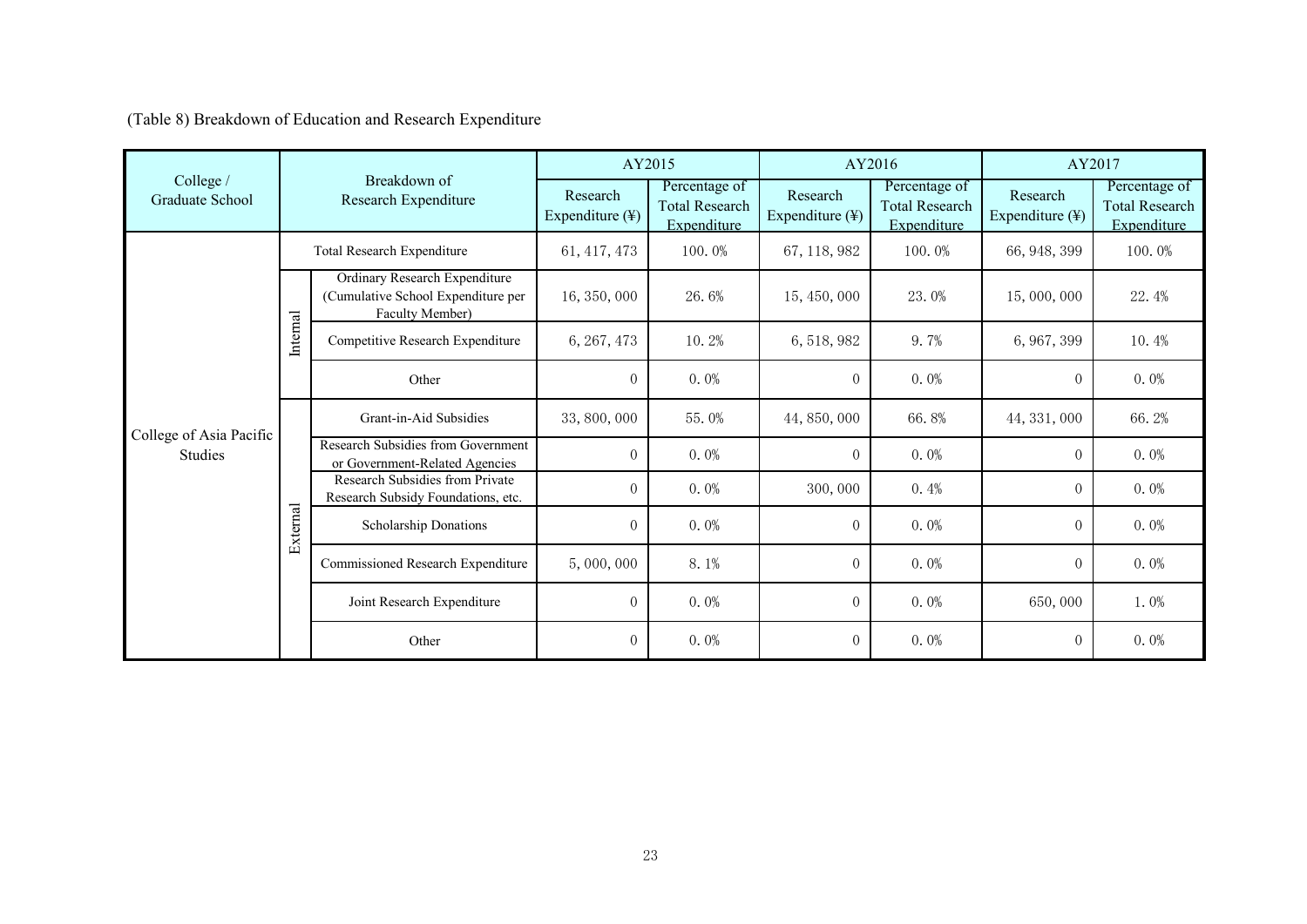|                              | Breakdown of<br>Research Expenditure |                                                                                               | AY2015                      |                                                       | AY2016                      |                                                       | AY2017                                  |                                                       |
|------------------------------|--------------------------------------|-----------------------------------------------------------------------------------------------|-----------------------------|-------------------------------------------------------|-----------------------------|-------------------------------------------------------|-----------------------------------------|-------------------------------------------------------|
| College /<br>Graduate School |                                      |                                                                                               | Research<br>Expenditure (¥) | Percentage of<br><b>Total Research</b><br>Expenditure | Research<br>Expenditure (¥) | Percentage of<br><b>Total Research</b><br>Expenditure | Research<br>Expenditure $(\frac{1}{2})$ | Percentage of<br><b>Total Research</b><br>Expenditure |
|                              | Total Research Expenditure           |                                                                                               | 40, 866, 366                | 100.0%                                                | 45, 895, 993                | 100.0%                                                | 45, 529, 120                            | 100.0%                                                |
|                              | Internal                             | <b>Ordinary Research Expenditure</b><br>(Cumulative School Expenditure per<br>Faculty Member) | 12, 150, 000                | 29.7%                                                 | 12, 450, 000                | 27.1%                                                 | 11, 100, 000                            | 24.4%                                                 |
|                              |                                      | Competitive Research Expenditure                                                              | 3,671,366                   | $9.0\%$                                               | 4,885,993                   | 10.6%                                                 | 5, 449, 120                             | 12.0%                                                 |
| College of International     |                                      | Other                                                                                         | $\overline{0}$              | $0.0\%$                                               | $\theta$                    | $0.0\%$                                               | $\overline{0}$                          | $0.0\%$                                               |
|                              | External                             | Grant-in-Aid Subsidies                                                                        | 16, 120, 000                | 39.4%                                                 | 26, 390, 000                | 57.5%                                                 | 25, 350, 000                            | 55.7%                                                 |
| Management                   |                                      | Research Subsidies from Government<br>or Government-Related Agencies                          | $\Omega$                    | $0.0\%$                                               | $\Omega$                    | $0.0\%$                                               | $\Omega$                                | $0.0\%$                                               |
|                              |                                      | Research Subsidies from Private<br>Research Subsidy Foundations, etc.                         | 8,400,000                   | 20.6%                                                 | 2, 170, 000                 | $4.7\%$                                               | 1,630,000                               | 3.6%                                                  |
|                              |                                      | Scholarship Donations                                                                         | $\overline{0}$              | $0.0\%$                                               | $\overline{0}$              | $0.0\%$                                               | $\overline{0}$                          | $0.0\%$                                               |
|                              |                                      | Commissioned Research Expenditure                                                             | $\overline{0}$              | $0.0\%$                                               | $\Omega$                    | $0.0\%$                                               | 2,000,000                               | 4.4%                                                  |
|                              |                                      | Joint Research Expenditure                                                                    | 525,000                     | $1.3\%$                                               | $\overline{0}$              | $0.0\%$                                               | $\overline{0}$                          | $0.0\%$                                               |
|                              |                                      | Other                                                                                         | $\overline{0}$              | $0.0\%$                                               | $\overline{0}$              | $0.0\%$                                               | $\overline{0}$                          | $0.0\%$                                               |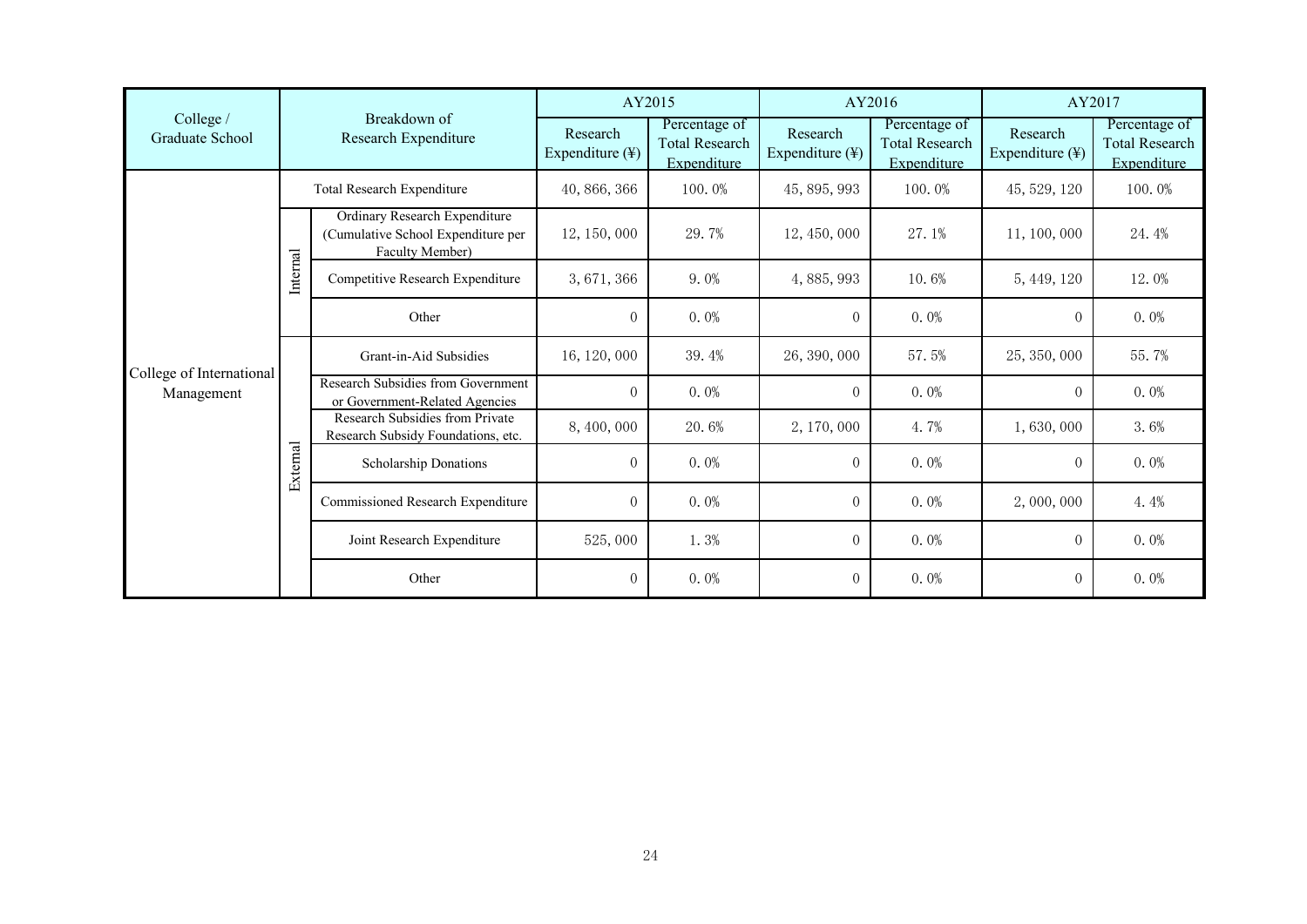|                                  | Breakdown of<br>Research Expenditure |                                                                                               | AY2015                      |                                                              | AY2016                      |                                                       | AY2017                                  |                                                       |
|----------------------------------|--------------------------------------|-----------------------------------------------------------------------------------------------|-----------------------------|--------------------------------------------------------------|-----------------------------|-------------------------------------------------------|-----------------------------------------|-------------------------------------------------------|
| College /<br>Graduate School     |                                      |                                                                                               | Research<br>Expenditure (¥) | Percentage of<br><b>Total Research</b><br><b>Expenditure</b> | Research<br>Expenditure (¥) | Percentage of<br><b>Total Research</b><br>Expenditure | Research<br>Expenditure $(\frac{1}{2})$ | Percentage of<br><b>Total Research</b><br>Expenditure |
|                                  | Total Research Expenditure           |                                                                                               | 6,860,000                   | 100.0%                                                       | 5,040,000                   | 100.0%                                                | 4, 570, 500                             | 100.0%                                                |
|                                  | Internal                             | <b>Ordinary Research Expenditure</b><br>(Cumulative School Expenditure per<br>Faculty Member) | 3,000,000                   | 43.7%                                                        | 3,000,000                   | 59.5%                                                 | 3,000,000                               | 65.6%                                                 |
|                                  |                                      | Competitive Research Expenditure                                                              | 350,000                     | 5.1%                                                         | 350,000                     | 6.9%                                                  | 10,500                                  | 0.2%                                                  |
|                                  |                                      | Other                                                                                         | $\overline{0}$              | $0.0\%$                                                      | $\overline{0}$              | $0.0\%$                                               | $\overline{0}$                          | $0.0\%$                                               |
|                                  | External                             | Grant-in-Aid Subsidies                                                                        | 3, 510, 000                 | 51.2%                                                        | 1,690,000                   | 33.5%                                                 | 1,560,000                               | 34.1%                                                 |
| Center for Language<br>Education |                                      | Research Subsidies from Government<br>or Government-Related Agencies                          | $\overline{0}$              | $0.0\%$                                                      | $\theta$                    | $0.0\%$                                               | $\overline{0}$                          | $0.0\%$                                               |
|                                  |                                      | Research Subsidies from Private<br>Research Subsidy Foundations, etc.                         | $\overline{0}$              | $0.0\%$                                                      | $\theta$                    | $0.0\%$                                               | $\overline{0}$                          | $0.0\%$                                               |
|                                  |                                      | Scholarship Donations                                                                         | $\Omega$                    | $0.0\%$                                                      | $\theta$                    | $0.0\%$                                               | $\overline{0}$                          | $0.0\%$                                               |
|                                  |                                      | Commissioned Research Expenditure                                                             | $\overline{0}$              | $0.0\%$                                                      | $\theta$                    | $0.0\%$                                               | $\overline{0}$                          | $0.0\%$                                               |
|                                  |                                      | Joint Research Expenditure                                                                    | $\overline{0}$              | $0.0\%$                                                      | $\theta$                    | $0.0\%$                                               | $\Omega$                                | $0.0\%$                                               |
|                                  |                                      | Other                                                                                         | $\overline{0}$              | $0.0\%$                                                      | $\boldsymbol{0}$            | $0.0\%$                                               | $\overline{0}$                          | $0.0\%$                                               |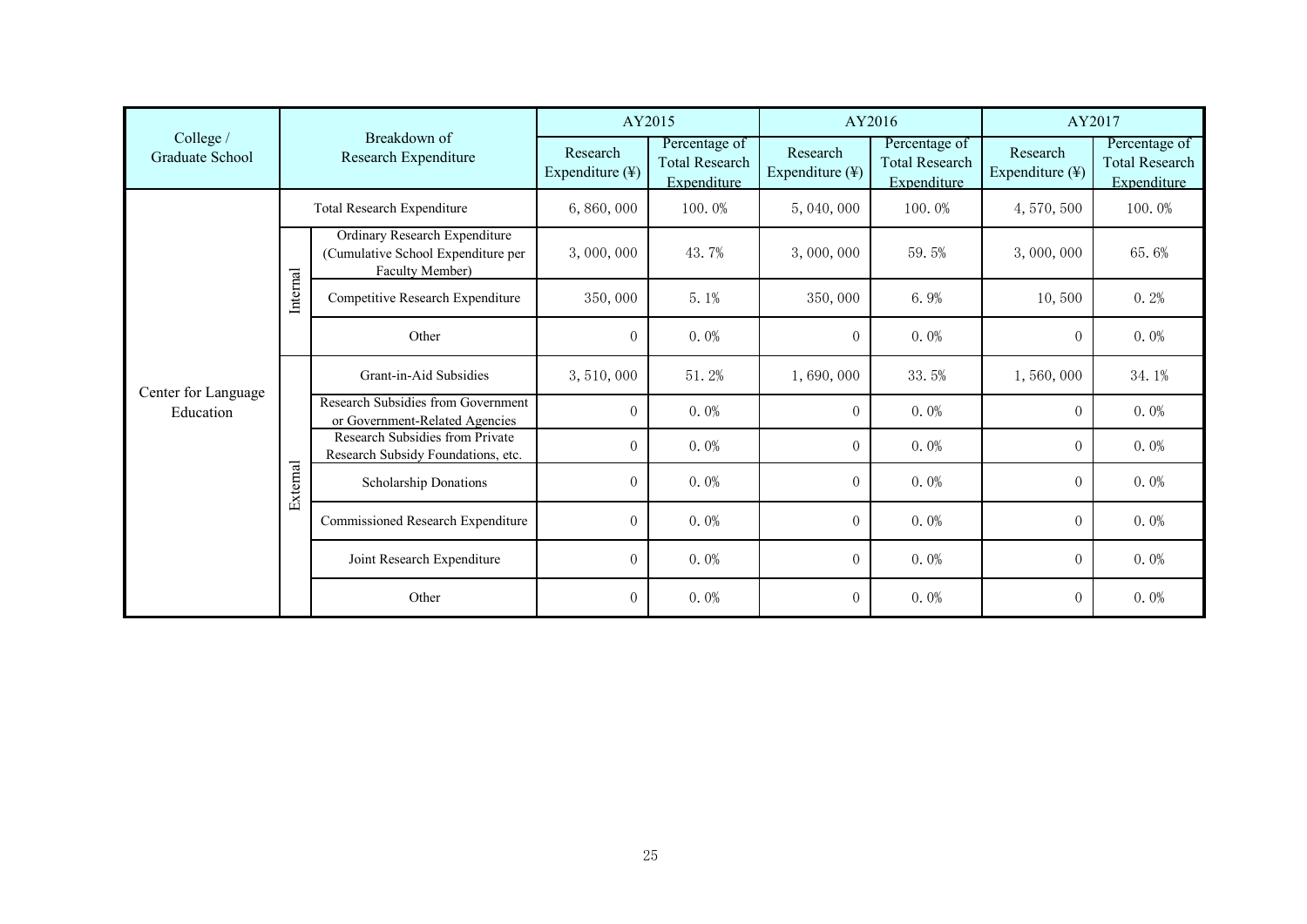|                                     |                                      |                                                                                               | AY2015                      |                                                       | AY2016                                  |                                                       | AY2017                      |                                                       |
|-------------------------------------|--------------------------------------|-----------------------------------------------------------------------------------------------|-----------------------------|-------------------------------------------------------|-----------------------------------------|-------------------------------------------------------|-----------------------------|-------------------------------------------------------|
| College /<br>Graduate School        | Breakdown of<br>Research Expenditure |                                                                                               | Research<br>Expenditure (¥) | Percentage of<br><b>Total Research</b><br>Expenditure | Research<br>Expenditure $(\frac{1}{2})$ | Percentage of<br><b>Total Research</b><br>Expenditure | Research<br>Expenditure (¥) | Percentage of<br><b>Total Research</b><br>Expenditure |
|                                     |                                      | Total Research Expenditure                                                                    | 4, 125, 000                 | 100.0%                                                | 4, 110, 000                             | 100.0%                                                | 5, 979, 770                 | 100.0%                                                |
| Educational                         | Internal                             | <b>Ordinary Research Expenditure</b><br>(Cumulative School Expenditure per<br>Faculty Member) | 2,700,000                   | 65.5%                                                 | 2,700,000                               | 65.7%                                                 | 2,700,000                   | 45.2%                                                 |
|                                     |                                      | Competitive Research Expenditure                                                              | 900,000                     | 21.8%                                                 | 600,000                                 | 14.6%                                                 | 549,770                     | 9.2%                                                  |
|                                     |                                      | Other                                                                                         | $\overline{0}$              | $0.0\%$                                               | $\overline{0}$                          | $0.0\%$                                               | $\overline{0}$              | $0.0\%$                                               |
|                                     | External                             | Grant-in-Aid Subsidies                                                                        | $\Omega$                    | $0.0\%$                                               | $\overline{0}$                          | $0.0\%$                                               | 2,730,000                   | 45.7%                                                 |
| Development and<br>Learning Support |                                      | Research Subsidies from Government<br>or Government-Related Agencies                          | $\overline{0}$              | $0.0\%$                                               | $\overline{0}$                          | $0.0\%$                                               | $\overline{0}$              | $0.0\%$                                               |
| Center                              |                                      | Research Subsidies from Private<br>Research Subsidy Foundations, etc.                         | $\overline{0}$              | $0.0\%$                                               | $\overline{0}$                          | $0.0\%$                                               | $\overline{0}$              | $0.0\%$                                               |
|                                     |                                      | Scholarship Donations                                                                         | $\Omega$                    | $0.0\%$                                               | $\overline{0}$                          | $0.0\%$                                               | $\Omega$                    | $0.0\%$                                               |
|                                     |                                      | Commissioned Research Expenditure                                                             | $\overline{0}$              | $0.0\%$                                               | 810,000                                 | 19.7%                                                 | $\overline{0}$              | $0.0\%$                                               |
|                                     |                                      | Joint Research Expenditure                                                                    | 525,000                     | 12.7%                                                 | $\overline{0}$                          | $0.0\%$                                               | $\overline{0}$              | $0.0\%$                                               |
|                                     |                                      | Other                                                                                         | $\overline{0}$              | $0.0\%$                                               | $\overline{0}$                          | $0.0\%$                                               | $\overline{0}$              | $0.0\%$                                               |